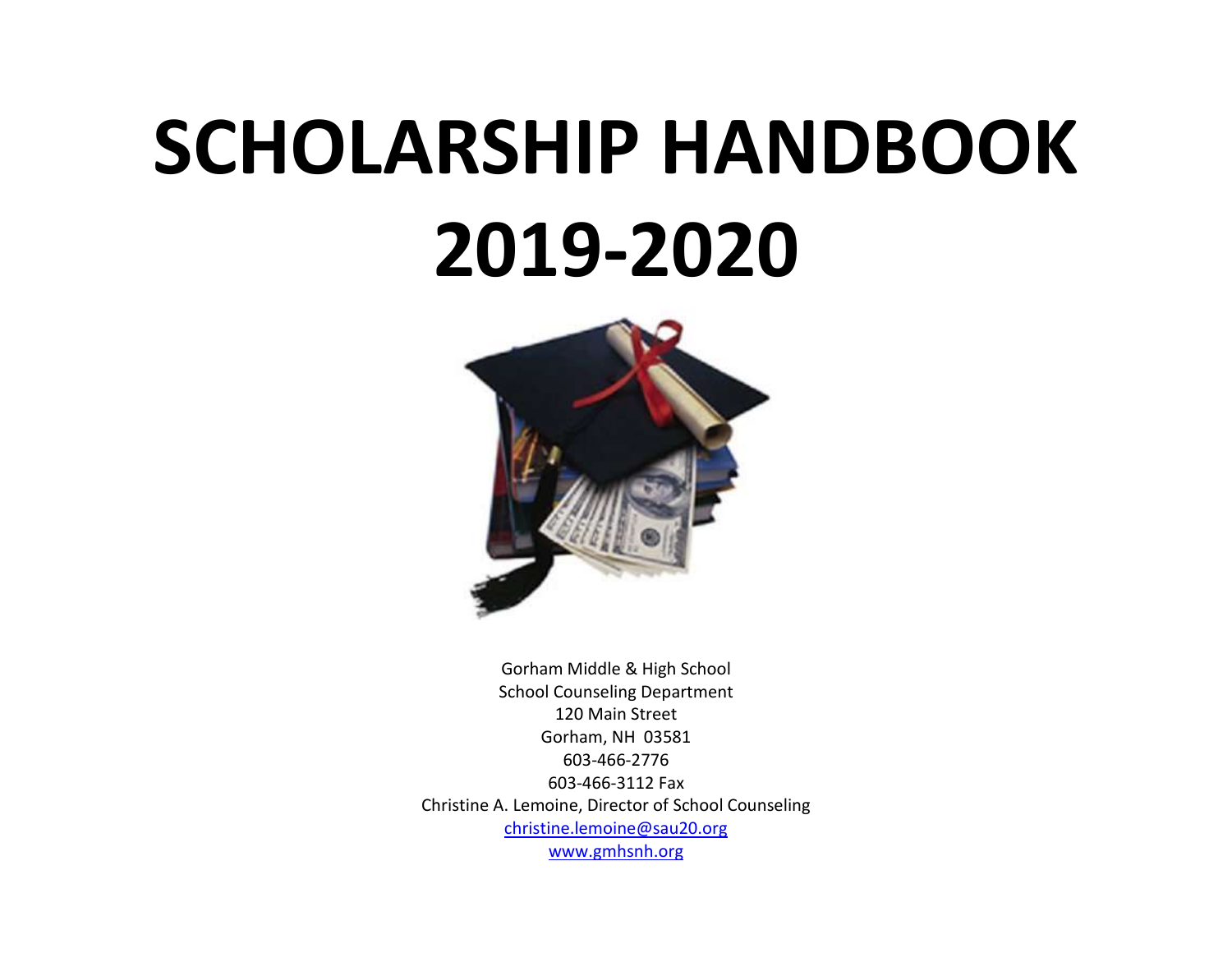# **Table of Contents**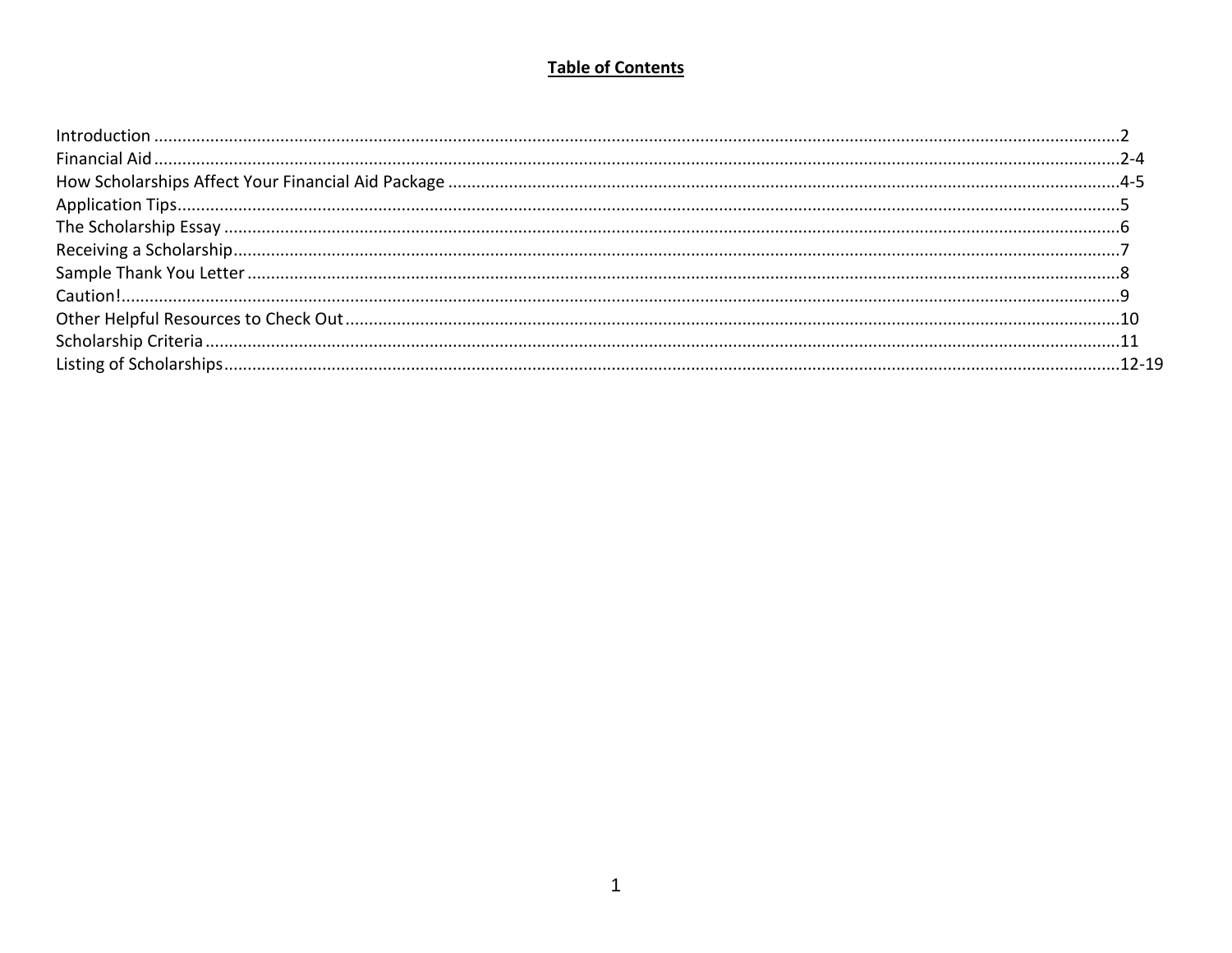#### **Introduction**

You, as parents, are the most important and influential people in your children's lives. You are interested and involved in every aspect of their development, their activities, their academic progress, and in the planning of their futures. Your sons and daughters also need you to take an active interest in preparing for their next transition in life.

This Scholarship Handbook will hopefully provide all of you with the basic information you will need to help you review and select the appropriate local, state or national scholarships for your son/daughter to apply to. We are also providing you with the opportunity to briefly review the financial aid opportunities from the major sources of financial aid.

This is the best listing that we can provide for you at this time. This handbook is not designed to provide all of the answers to all questions in regards to the scholarship process or to address the needs of all students for answers to individual questions. It is important to keep in mind that this process often changes from year to year, and many previously existent scholarships may be discontinued and new ones may be added. Please stay in close contact with the guidance department in regards to any questions you may have. We are here to assist you!

Also, as soon as acceptance letters and financial aid award packages come to your attention, please **provide copies to guidance**. Ms. Lemoine needs these letters to assist you and also to provide input to scholarship committees. We will not be able to advocate on your behalf if we do not have these documents on file.

## **Financial Aid**

What is financial aid? Basically, financial aid is funding obtained from an outside source to assist a student in paying for his/her post secondary education. There are two different categories of financial aid: need-based and non-need or merit-based aid. Within each of these categories there are different types of aid. These include grants or scholarships which do not need to be repaid, loans which need to be repaid, and a variety of work/study programs.

Financial aid does not just happen. You have to make it happen. During the next few months you will need to:

- Research sources of aid
- Complete applications
- Write essays
- Meet many deadlines!

There will be disappointments as well as successes. The important thing to remember is DO NOT BECOME DISCOURAGED. This handbook is a tool for you to use to assist you toward success.

College financial aid packages may include a combination of scholarships, grants, loans (student and parent), and work study programs.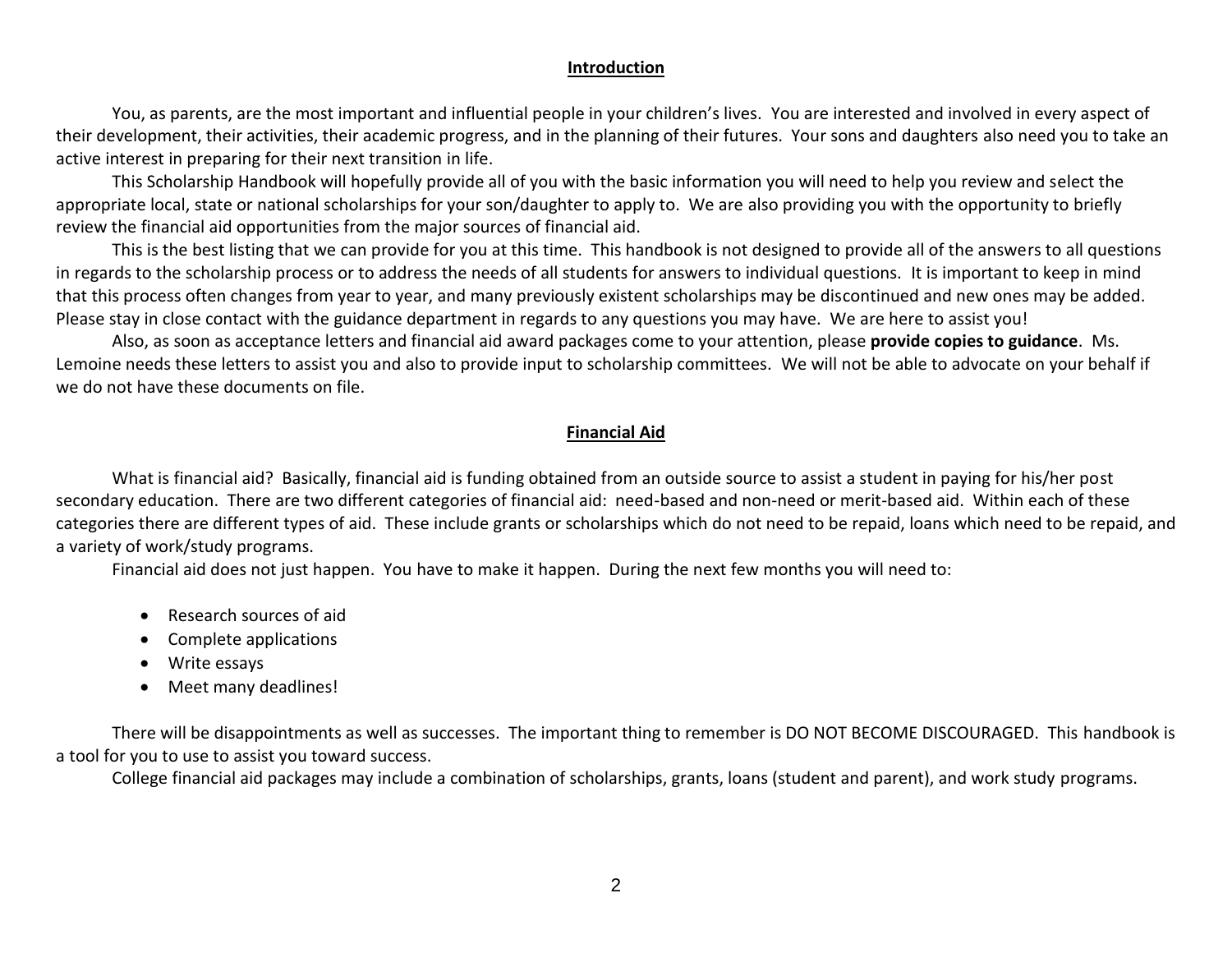## **Federal Programs**

This year you will be able to start this process on October 1. The process begins with the filing of the Free Application for Federal Student Aid (FAFSA) for federal programs at all colleges. Most financial aid is awarded through this program and is based on financial need and information contained on your income tax return. A federal formula is then used to determine your Expected Family Contribution (EFC). The difference between the cost of college and the EFC becomes your "financial need." Financial need is the difference between what it costs to attend college and what you and your family can afford. Because school costs vary, you may qualify for different amounts of aid at different schools. Do not let the cost of a school deter you from applying!

## **Cost of Attendance minus EFC = Financial Need**

| Cost of Attendance                       | EFC                                  | <b>Financial Need</b>                    |
|------------------------------------------|--------------------------------------|------------------------------------------|
| Tuition & Fees                           | Based on income and assets of a      | Students can receive up to this amount   |
| Books & Supplies                         | student and his/her family.          | of need-based financial aid with grants  |
| Room & Board                             |                                      | and loans.                               |
| Transportation                           | (Federal government determines       |                                          |
| Personal Expenses                        | this amount using information from   | (Based on the FAFSA and other            |
|                                          | FAFSA. It is the same amount         | documents, each school develops a        |
| (Each school calculates this cost. It is | regardless of the cost of a school.) | financial aid package for each student.) |
| stated in the financial aid award        |                                      |                                          |
| letter.)                                 |                                      |                                          |

The FAFSA must be filed in order to quality for the following programs:

**Pell Grants** are determined by a standard formula. The amount of the award is based on the Expected Family Contribution (EFC) and cost of education.

**Supplemental Educational Opportunity Grants (SEOG)** are based on need and availability of funds.

**Federal Work Study** provides jobs for students to earn money to help pay for their education. The amount of this award is based on need and availability of funds. Students must report to the financial aid office at their college and seek out opportunities, apply, and be granted a position. Then the college will pay the student with a check in his/her name that can either be applied to the balance or be used to pay for living expenses.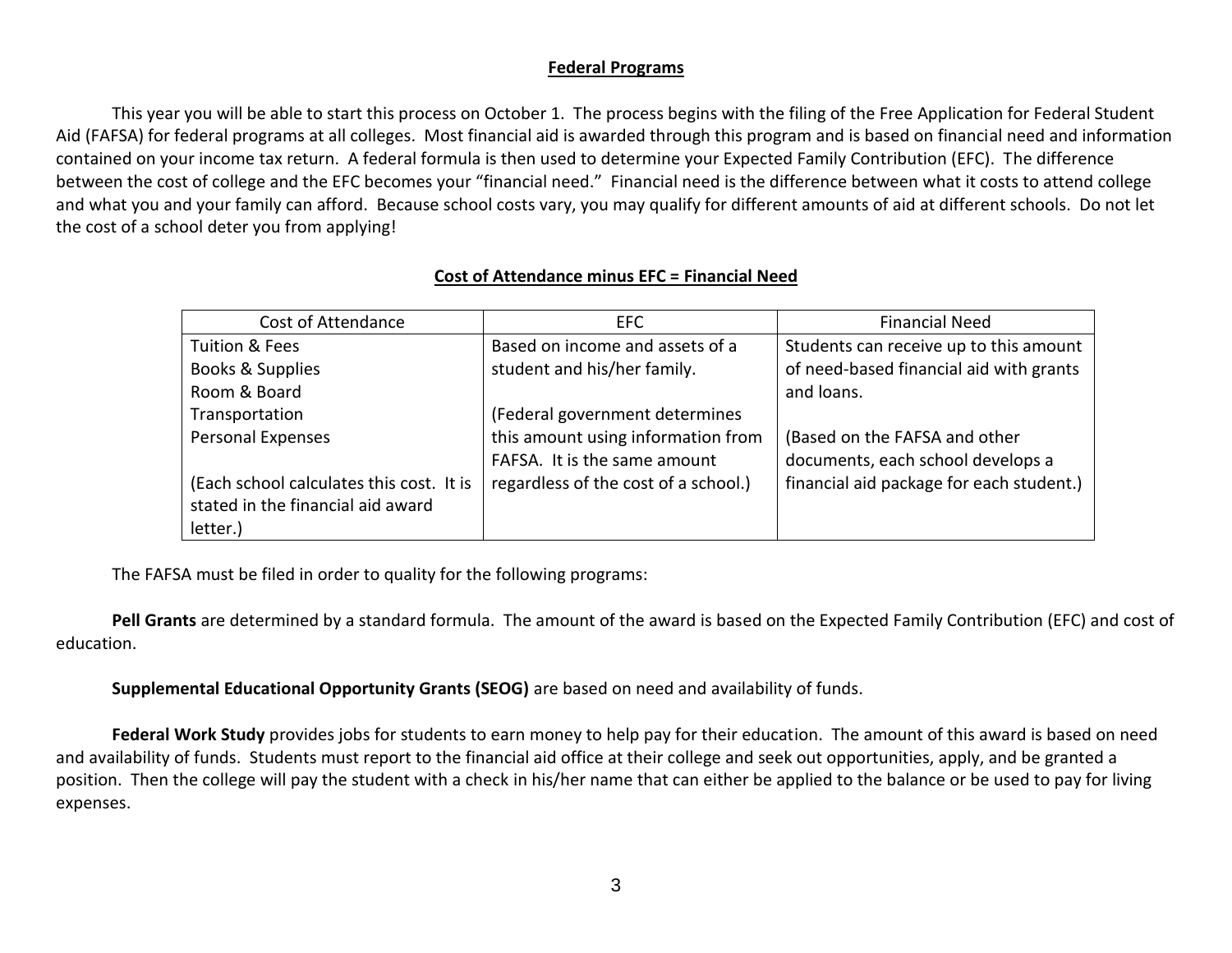**Student Loans** are based on need. Payments begin six months after you graduate or leave college. There are two types of student loans.

**Perkins Loans:** Through government funds, the college is the lender. Students pay no interest while enrolled at least half time and must begin repaying their loan nine months after graduating, leaving school or enrolling less than half time.

**Stafford Student Loans:** These are available through the Federal Direct Loan Program and the Federal Family Education Loan Program. These low interest loans are made by a lender such as a bank or directly through the federal government and may be subsidized or unsubsidized. Subsidized loans are awarded on the basis of financial need, and the federal government pays the interest while you are in school and during the first six months after you graduate, leave or enroll less than half time. An unsubsidized loan accrues interest from the time the loan is disbursed.

**PLUS Loans** are loans to parents with good credit history. Parents may borrow up to the total cost of their dependent student's education.

#### **Additional Aid**

**CSS Financial Aid Profile** form is required by some private/independent colleges and universities when applying for their nonfederal student aid funds. The Profile must be completed in addition to the FAFSA. Registration and Application Guides are online at [www.collegeboard.org.](http://www.collegeboard.org/) Check appropriate colleges/universities for deadline dates. You only need to complete this form if the schools that your son or daughter have applied to are on the list. There is a substantial registration fee for each school that you sign up for so only do the ones that are required.

**College Based Aid** is one of the best sources of financial aid. The first step is to indicate on the college application that you wish to apply for financial aid. College aid can be based on financial need, scholastic achievement, or membership in a particular group. Colleges also use the FAFSA and/or the Profile as the basis for their need-based scholarships. All inquiries and applications for financial aid must be addressed to the Financial Aid Office of the individual campus. Also, you may write a letter to the financial aid office to address any special financial circumstances (loss of income, grandparent living in your home, etc.).

**Local Source Aid** is provided by many businesses and organizations that offer scholarships to children of their employees or members. Ask your parents to inquire if any scholarships are available from their employer or from the unions and organizations to which they belong. Also, this handbook has been provided to you to assist you in selecting the scholarship applications you would want to fill out.

#### **How Scholarships Affect Your Financial Aid Package**

Private scholarships can actually reduce parts of your financial aid package. How? Colleges must consider outside scholarships as a student's financial resource, available to pay for education costs. If a college financial aid office meets your full financial need, government regulations specify that any scholarship money you win lowers your need figure on a dollar-for-dollar basis.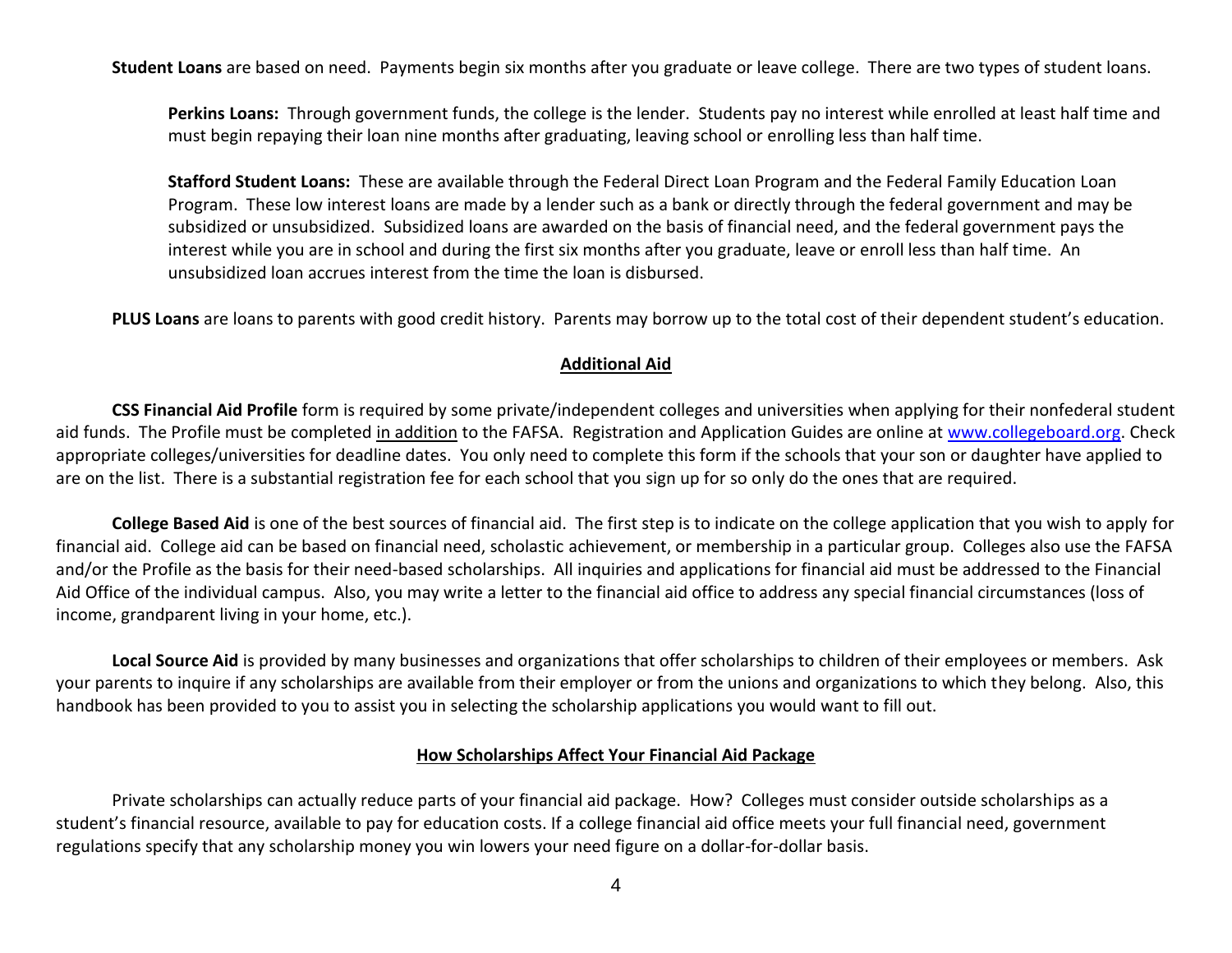What should matter to you is which types of your aid are reduced or eliminated – self-help aid (loans or work-study) or need-based grants. Colleges, following federal regulations, can adjust your aid package in a variety of ways – some will subtract the value of unmet need first, others will reduce self-help aid before reducing grants, still others will use scholarship funds only to replace grant money. Some schools even give you the option of using scholarships to reduce your expected family contribution (EFC).

It's a good idea to contact the financial aid office of schools that interest you and inquire about their policies regarding outside scholarships.

# **Application Tips**

The scholarship application process is very similar to the college application process. First, you filter a large list of possible choices into a focused list that matches you. Then you put together application packages that are supported by your achievements, essays, recommendations, and transcript. The more time you can put into filling out scholarship applications, the more options you'll have. What works for one applicant may not necessarily work for another. You'll discover that most of the scholarship secrets you'll read about boil down to using your common sense and following directions carefully.

- $\div$  GET FRIENDLY! Get friendly with your own community. It is one of the biggest sources of scholarships that you are more likely to receive.
- \* QUALITY! Choose quality over quantity. You'll need to prioritize which scholarships to apply for. Apply to the scholarships that best fit your strengths, interests and qualifications. Brag a little about yourself.
- $\cdot$  TIME! Give yourself enough time to fill out your application and organize the supporting documentation. Use a planner to document due dates so you don't miss any opportunities. Be mindful of deadlines! Consider using certified mail or return receipt, if needed.
- READ! Read eligibility requirements and instructions carefully. All scholarship sponsors have different selection criteria. One works for one application may not work for another. And if you have a question about your eligibility for a particular scholarship, contact the guidance office or the scholarship sponsor itself.
- ◆ PROOFREAD! Use your computer's spelling and grammar check features. Have a parent, teacher or friend read your essays. (See section on essay tips.) It is very important to not make mistakes. No matter how strong of an applicant you are, it would be difficult for a scholarship judge to overlook spelling or grammatical errors. Don't forget to sign and date your application.
- ◆ DON'T LEAVE BLANKS! Contact scholarship sponsors if you aren't sure how to fill out any part of the application. If the question does not apply to you, write N/A (not applicable) in the blank.
- WRITE LEGIBLY! Type or print your application forms and essays. Don't cross out! Redo it!
- ❖ ASK YOUR PARENTS FOR HELP! They can help you find scholarships, keep track of deadlines and give you feedback on your applications and essays.
- MAKE COPIES! Make a copy of each application and supporting documentation just in case a question arises from the scholarship sponsor.
- Don't assume you won't get anything. Take the time to fill them out you'll never know unless you try.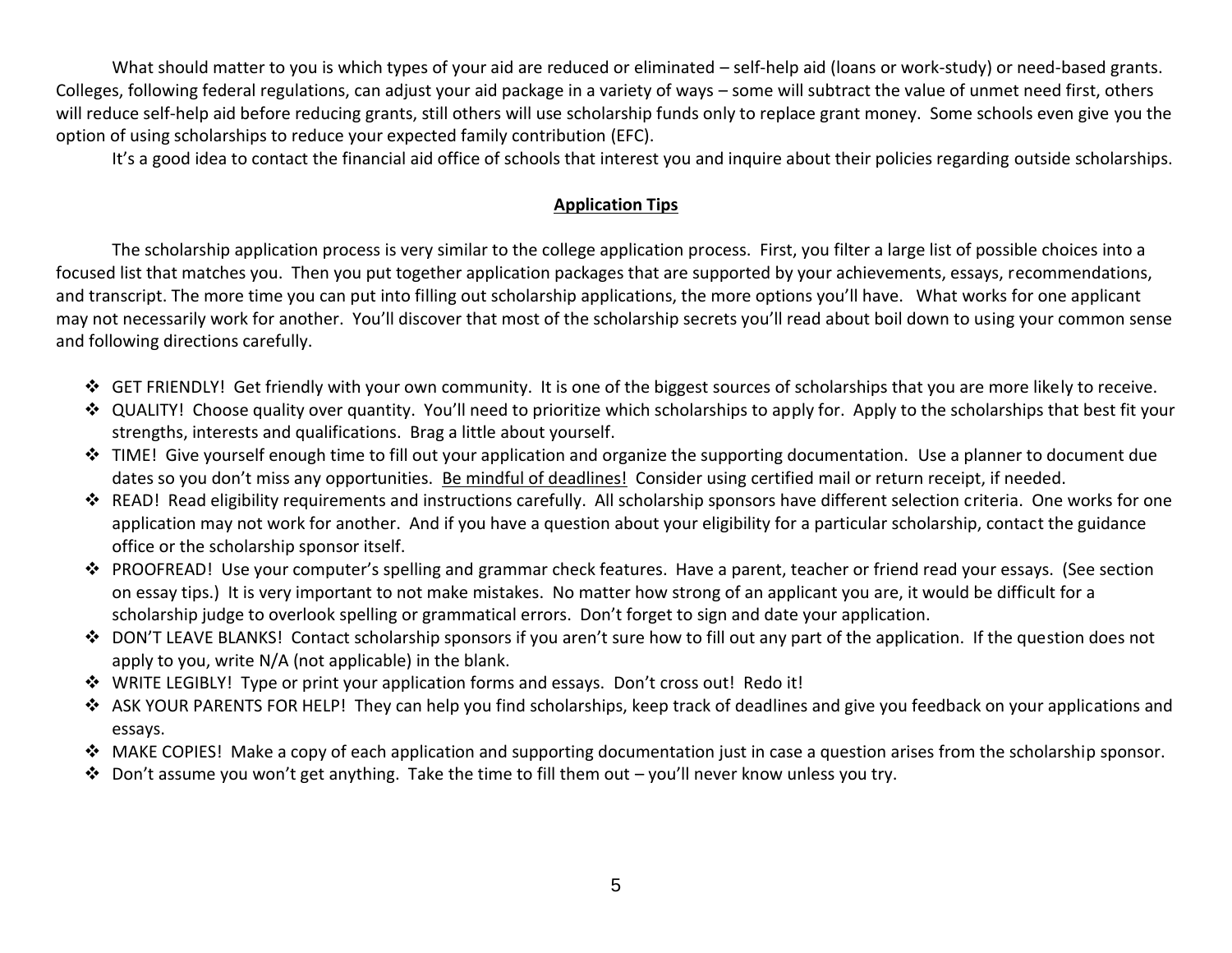# **The Scholarship Essay**

Answer the essay question! There's a reason why the scholarship organizations provide the essay questions. They want to know your answer. An essay can be very well written, but if it doesn't answer the question asked, then it's not going to win.

Follow the directions set forth! Does it ask for a doubled spaced one page essay? If so, don't write a single spaced three page paper! Don't include unnecessary information just to fill the page.

Keep it neat! Type and proofread your essay. Ask you parent, teacher or friend to reread it. Remember to include your name!

The following is an example of an essay outline:

- 1. Introductory Sentence
	- a. State your name
	- b. State the name of the scholarship for which you are applying
- 2. Educational Objectives and Career Goals
	- a. Identify your major
	- b. Why did you choose this major?
	- c. What will you do with a degree in this field?
	- d. What career path have you chosen?
- 3. Brief Background
	- a. Who are you?
	- b. How did you get to where you are today?
	- c. What is important to you?
		- i. Insert extra-curricular interests, volunteer work, hobbies things that make you stand out or are unusual.
		- ii. Academic accomplishments GPA, level of difficulty of courses taken, types of courses taken, etc.
- 4. Need
	- a. Why do need a scholarship?
	- b. How will it make a difference to you?
- 5. Conclusion
	- a. Wrap it up with a simple sentence or two. You can include how your education to date has made a difference to you. End with a "thank you for allowing me the opportunity to apply."

Remember, the idea of the essay is for you to communicate to the reviewers your needs, accomplishments, goals, etc. The reviewers should read your essay and feel as it they know you personally. Keep your essay conversational!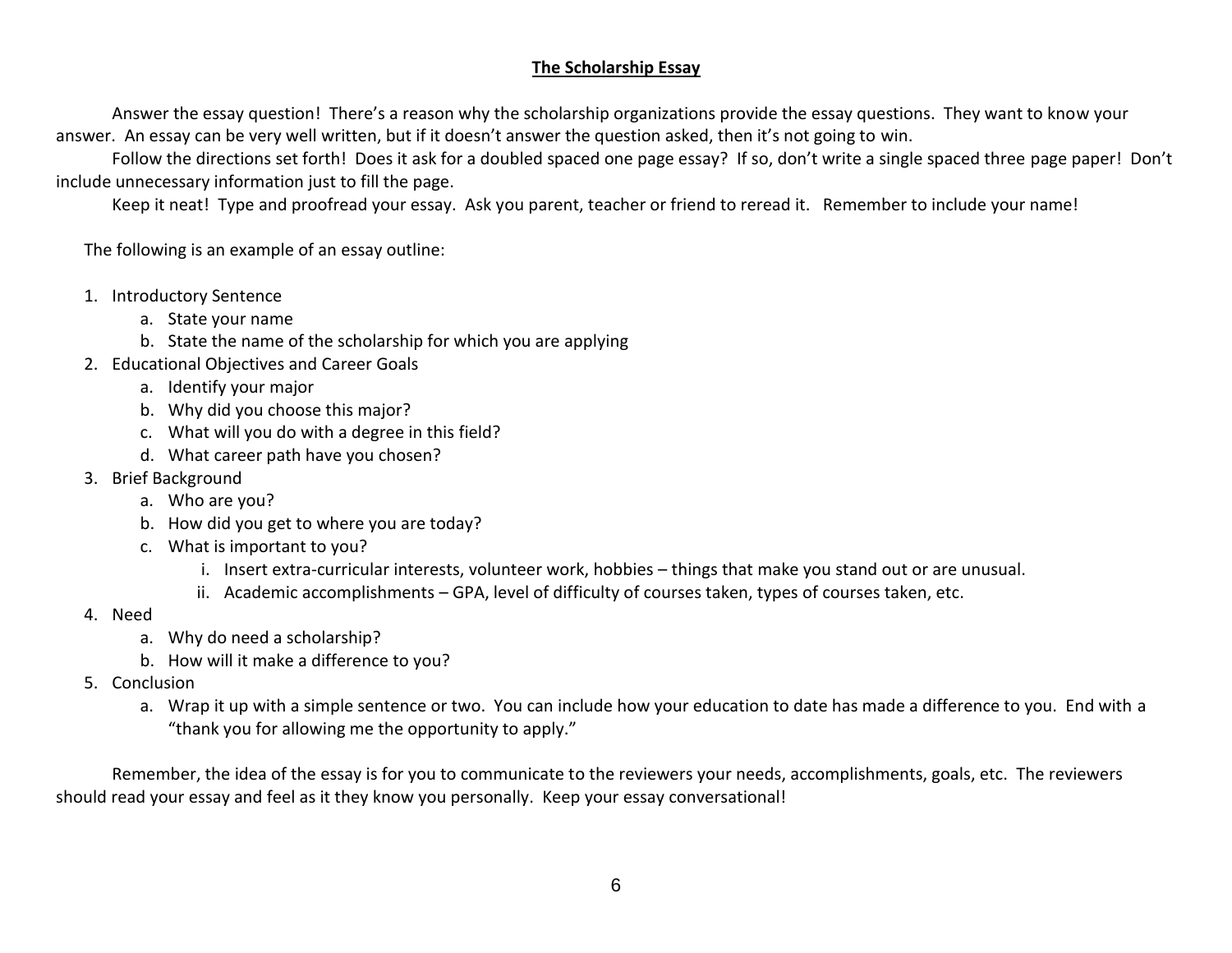### **Receiving a Scholarship**

Scholarships are handed out at either Class Day or Graduation ceremonies. If you are the recipient of a scholarship or scholarships, you will be called to the podium to receive an envelope. Sometimes you will actually receive a check but most likely you will receive a letter from the organization congratulating you and instructing you how to obtain your award. This is one example of the type of award letter you may receive:

*Dear Recipient:*

*Congratulations! You have been awarded a scholarship of (amount of award) provided by (name of organization sponsoring the scholarship) to help ease the financial burden of your college education.*

*This scholarship will be paid directly to you when you complete (proof of completing one full semester of college and, proof of enrollment for the second semester) and collect the money before (deadline date) from (name and address of where to pick up money).*

*Your note of thanks should be sent to (name and address).*

*Our best wishes for your success in college.*

*Sincerely,*

*June 2020*

*Scholarship Sponsor*

It is important that you follow through with the instructions that you are given to collect your money. It has been our experience that sometimes students do not take these simple steps and they lose out on some well-earned, free money!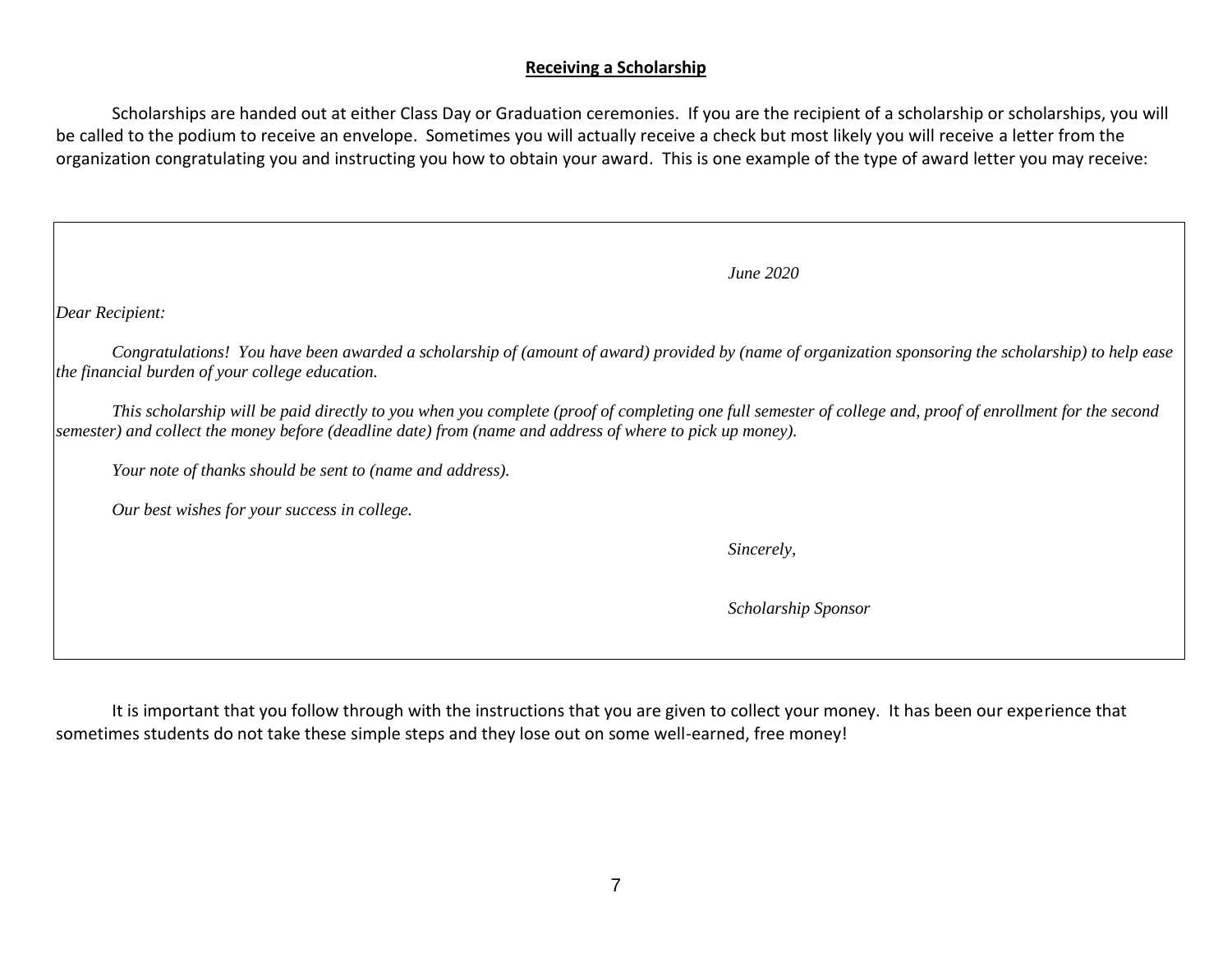### **Sample Thank You Letter**

It means a great deal to the organization to know that you appreciate their hard work in providing you with a scholarship. This is an example of a thank you letter you would send to a scholarship sponsor. Feel free to adjust the letter as you see fit.

|  | Date |
|--|------|
|--|------|

*Sponsor Name & Address*

*Dear Mr. /Mrs. Sponsor:*

*I was chosen to receive the (name of award) scholarship this year, and I am writing this letter to express my sincerest thanks to you for providing this scholarship. I was very excited to receive my award notification letter.*

*It is an honor to be recognized for my hard work, and receiving this scholarship motivates me to continue to strive for excellence. I am currently a (freshman, sophomore, etc). at (name of college you are attending) and this scholarship support has enabled me to concentrate more on schoolwork without having to worry about finances. This scholarship will help me to realize my dreams of becoming a (your career choice).*

*Your generosity has made a profound impact on my life and I am truly grateful to be the recipient of your scholarship. Receiving the (name of award) is of tremendous benefit to me and I will do everything possible to represent your organization to the best of my ability.*

*Thank you once again for your contribution and your belief in me.*

*Yours truly,*

*Your Name & Address*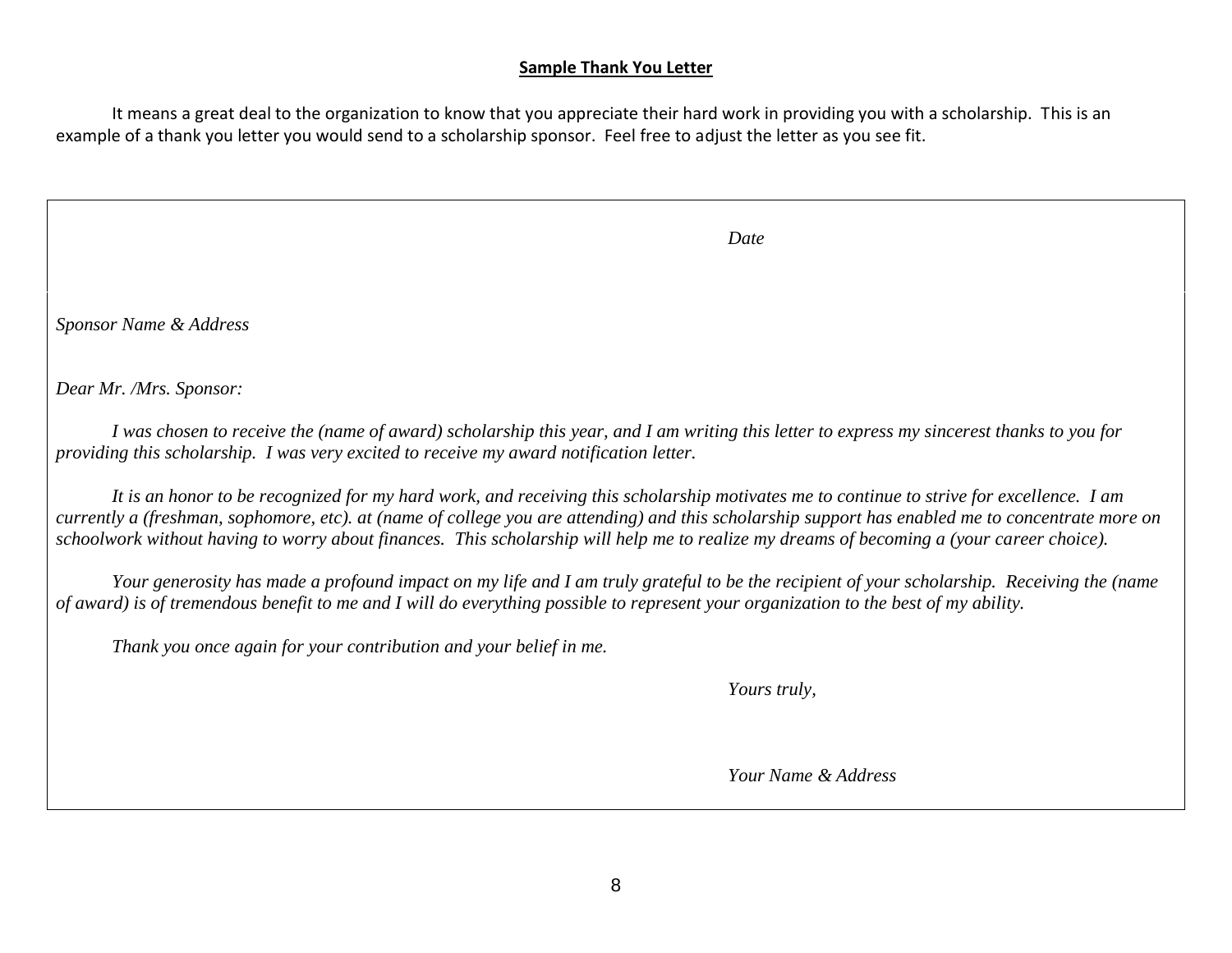# **Caution!**

The Federal Trade Commission warns students/parents to be wary of fraudulent search services. Unscrupulous companies guarantee or promise scholarships or grants. Some guarantee scholarships in exchange for an advance fee; some offer a "money back guarantee" but attach conditions that make it impossible to get the refund; and still others say you have been selected as a "finalist" for awards that require an up-front fee. Don't be fooled by an "official sounding" name. Just because a company uses words like "national," "federal," "foundation" or "administration" in its title doesn't mean it is a legitimate operation.

Look and listen for these warning signs:

- The scholarship is guaranteed or your money back.
- You cannot get this information anywhere else.
- The scholarship service needs your credit card or bank account number to hold this scholarship.
- The scholarship will cost some money.
- You have been selected by a national foundation to receive a scholarship.
- You're a finalist in a contest you never entered. Beware of unsolicited scholarships. If you never applied, it is most likely a scam.
- If you are suspicious of an offer, it is usually with good reason.
- The scholarship service will do all the work.
- You are invited to a free seminar (or interview) with a trained financial aid consultant who will show you how to make yourself more eligible.

You can also visit these websites:

| Federal Trade Commission          | www.ftc.gov   |
|-----------------------------------|---------------|
| National Fraud Information Center | www.fraud.org |
| Better Business Bureau            | www.bbb.org   |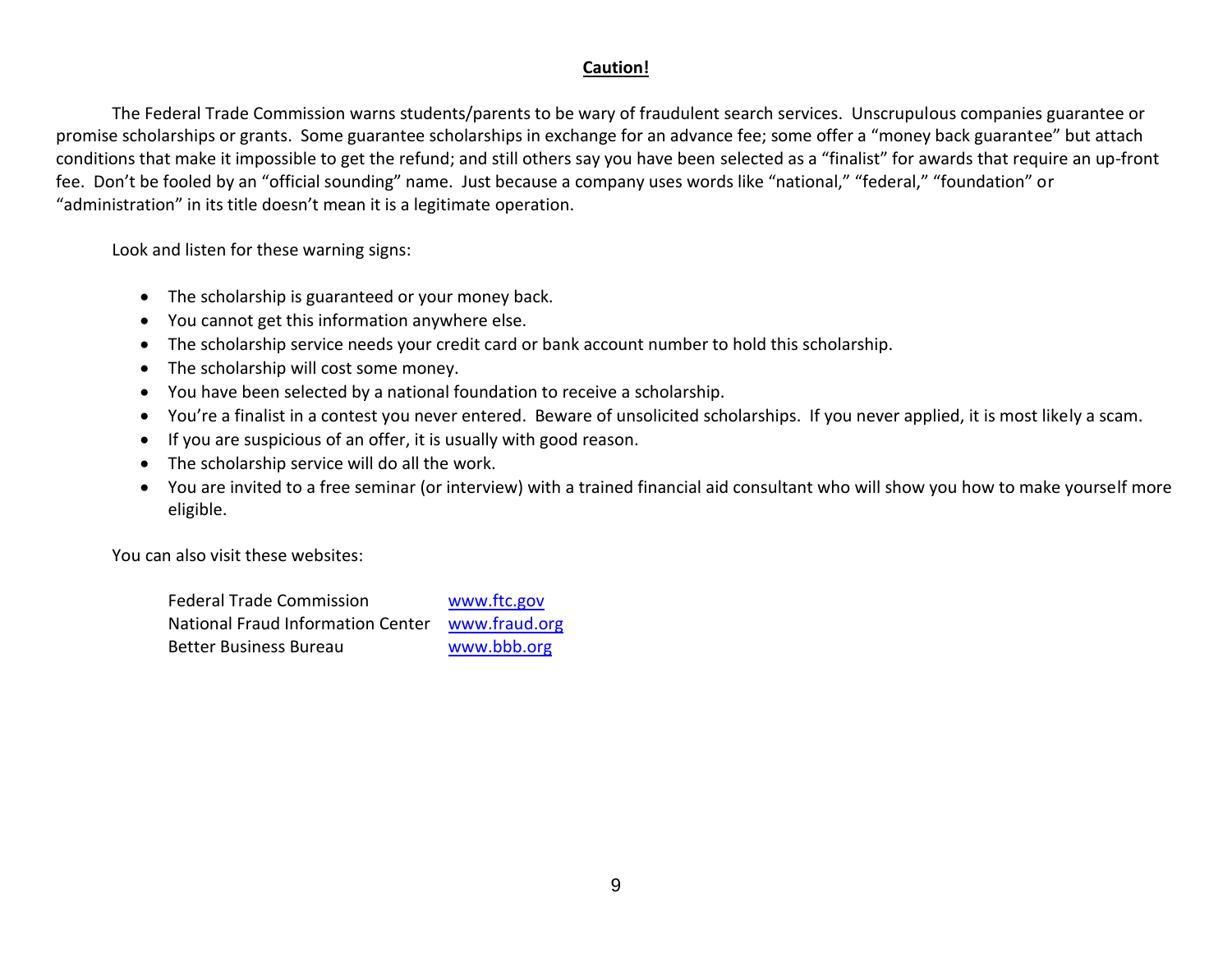## **OTHER HELPFUL RESOURCES TO CHECK OUT!**

[www.nh.gov/postsecondary](http://www.nh.gov/postsecondary) General guide to Postsecondary Education Commission.

[www.nces.ed.gov/IPEDS/cool](http://www.nces.ed.gov/IPEDS/cool) Consumer information to support students in choosing a college.

[www.nhheaf.org](http://www.nhheaf.org/) General guide to financial aid for NH students and provides access to the Center for College Planning.

[www.fafsa.ed.gov](http://www.fafsa.ed.gov/) General guide to federal financial aid programs. Also enables you to complete your Free Application for Federal Student Aid online.

[www.finaid.org](http://www.finaid.org/) General guides to financial aid and links to free scholarship search sites.

[www.doj.nh.gov](http://www.doj.nh.gov/) This directory is a list of grant making organizations and scholarship fund making distribution to NH charities and students.

[www.nebhe.org](http://www.nebhe.org/) Consumer guide to general information about New England colleges and tuition reductions for New England residents who study certain majors – not available at public colleges in their home state – at public colleges and universities in other New England states.

[www.nhcf.org](http://www.nhcf.org/) General guide to financial aid distributed by the NH Charitable Foundation.

[www.back2college.com](http://www.back2college.com/) General guide to financial aid information for traditional and non-traditional students.

[www.nh93.com](http://www.nh93.com/) Provides information about scholarships available to NH students.

[www.nhtransfer.org](http://www.nhtransfer.org/) Provides information for students in NH on the many options in working toward a two-year or four-year degree, including easily transferring credits from one college to another.

[www.scholarshipamerica.org](http://www.scholarshipamerica.org/) General guide to financial aid

[www.studentaid.ed.gov](http://www.studentaid.ed.gov/) Federal Student Aid - The US Department of Education provides over \$60 billion in grants, loans, and work-study for college or career school each year.

[www.nebhe.org/tuitionbreak](http://www.nebhe.org/tuitionbreak) New England Board of Higher Education Tuition Break for New England Residents. 700+ undergraduate programs. [www.meritaid.com](http://www.meritaid.com/) A comprehensive directory of merit scholarships and academic scholarships from colleges across the country.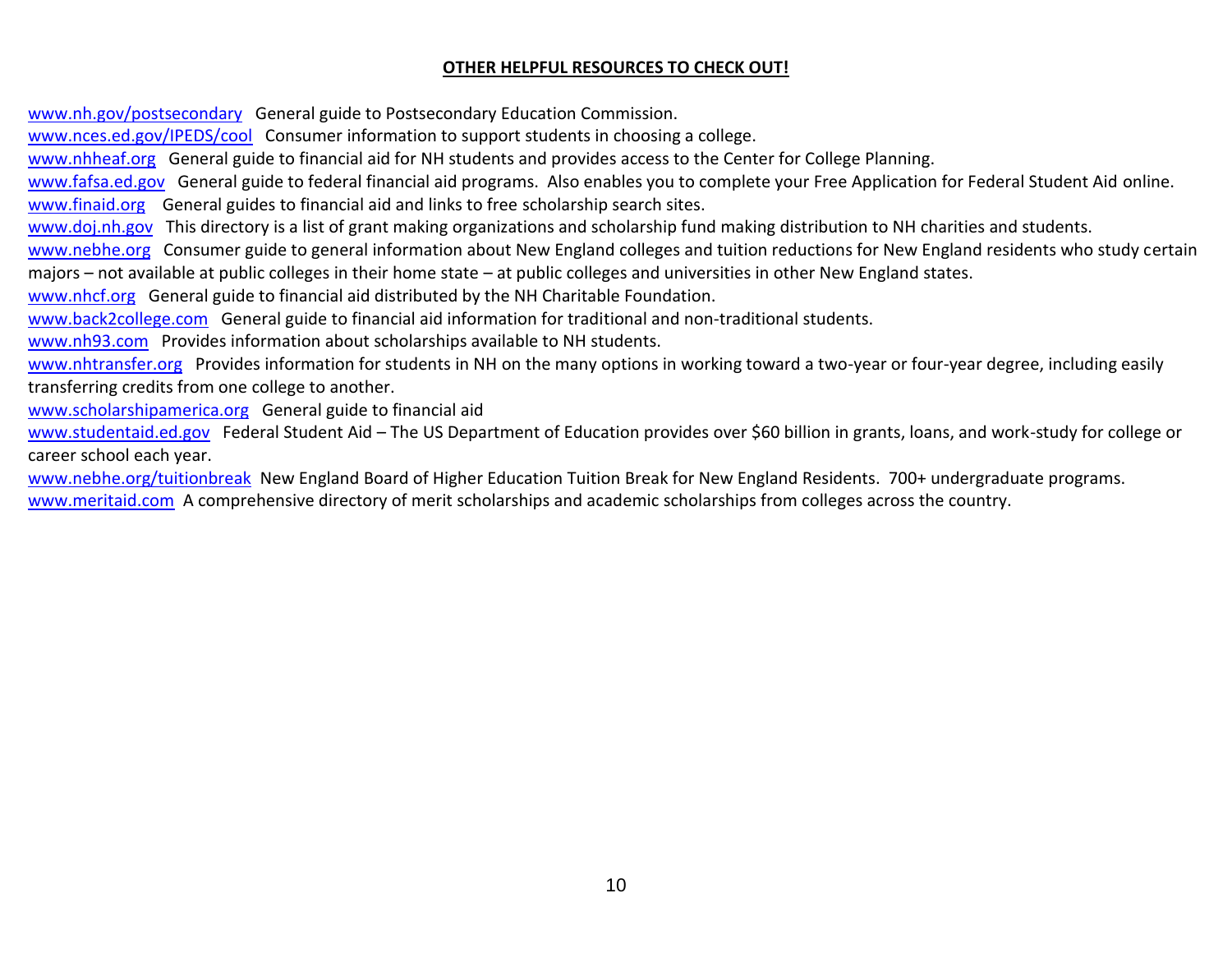## **Scholarship Criteria**

The following pages indicate some of the scholarships that are available to you. Some scholarships require no applications, others have paper applications and some are only submitted online. Further information will be provided when the scholarships become available. Again, please keep in mind that this listing may change. Take advantage of all available scholarships that are applicable to you. You need to apply in order to be considered and, hopefully, granted a scholarship!

The scholarship selection process varies. The sponsors of most of the scholarships that are available to you are selected by their own scholarship selection committee. Other scholarships are reviewed by the GMHS Scholarship Selection committee. This scholarship committee follows the criteria put forth by the organization that is funding the scholarship. We also take into consideration the following: the cost of the college you will be attending and your unmet need based on the financial aid award package that you will receive from the college.

Please read each application that you request carefully, follow the directions set by each one, and be mindful of deadlines! Don't hesitate to ask guidance with any questions you may have – we are here to assist you!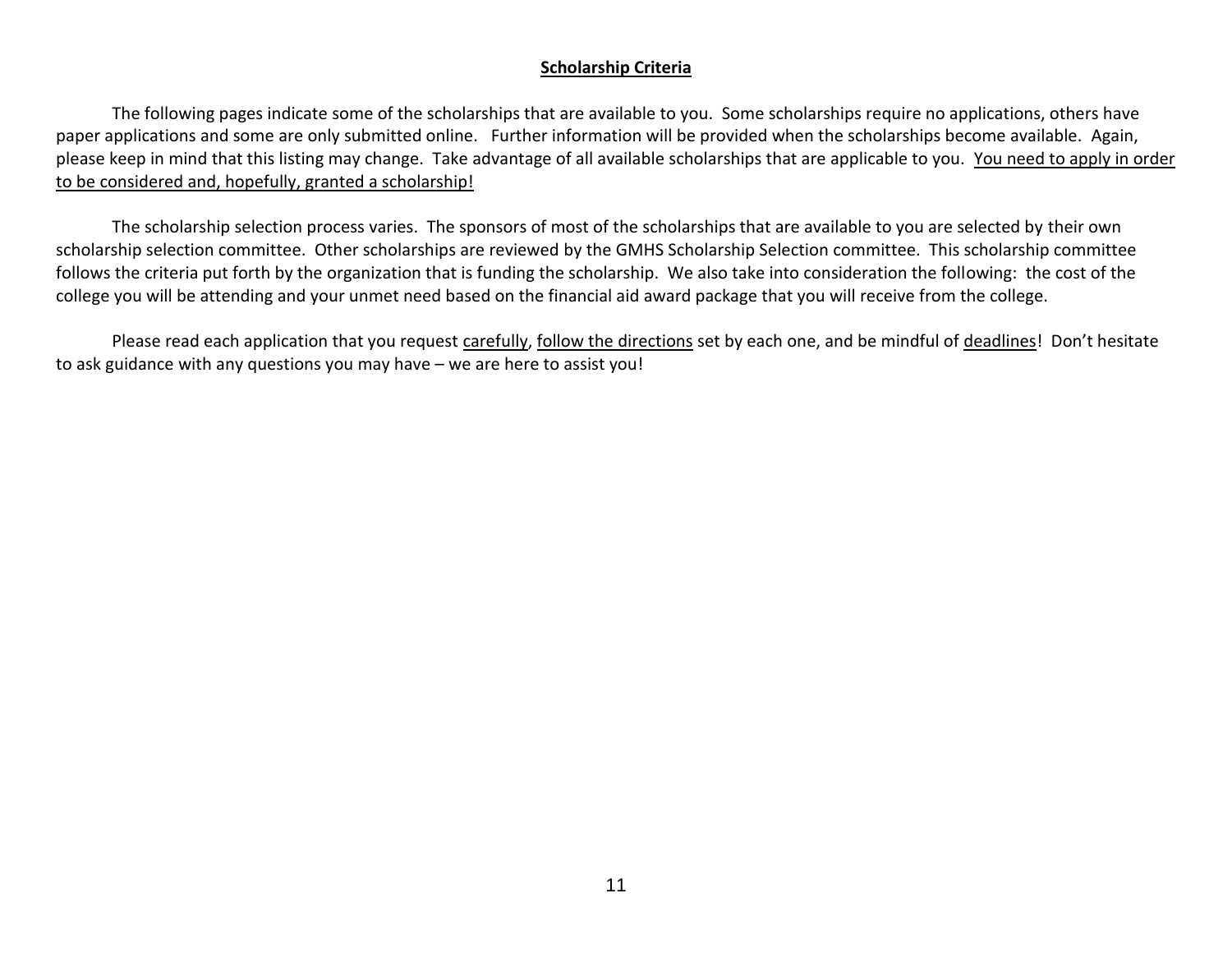|                                                                  |                   |                     |                 | <b>Application</b> |                                                            |  |
|------------------------------------------------------------------|-------------------|---------------------|-----------------|--------------------|------------------------------------------------------------|--|
| <b>Name</b>                                                      | <b>Award Amt</b>  | <b>Selection By</b> | <b>Deadline</b> | Paper              | Online                                                     |  |
| American Legion Dupont<br>Holmes Post 82                         | \$500 - \$1000    | Sponsor             | May 1           | Yes                |                                                            |  |
| American Legion (State): Albert<br>Marcoux                       | \$2000            | Sponsor             | May 1           | Yes                |                                                            |  |
| American Legion (State):<br>Christa McAuliffe                    | \$2000            | Sponsor             | May 1           | Yes                |                                                            |  |
| American Legion (State): Dept<br>of NH                           | \$2000            | Sponsor             | May 1           | Yes                |                                                            |  |
| American Legion (State): John<br>High                            | \$2000            | Sponsor             | May 1           | Yes                |                                                            |  |
| American Legion (State): Lee<br>Mahle                            | \$500             | Sponsor             | May 1           | Yes                |                                                            |  |
| American Legion (State):<br>Raymond Conley                       | \$2000            | Sponsor             | May 1           | Yes                |                                                            |  |
| American Legion (State):<br><b>Vocational Education</b>          | \$2000            | Sponsor             | May 1           | Yes                |                                                            |  |
| American Legion (National):<br>Legacy                            | Up to<br>\$20,000 | Sponsor             | Apr 15          |                    | https://www.legion.org//legacy-<br>scholarship-application |  |
| American Legion Auxiliary<br><b>Dupont Holmes Post 82</b>        | \$250             | Sponsor             | May 1           | Yes                |                                                            |  |
| American Legion Auxiliary<br>Margaret "Peggy" Qualls<br>Memorial | \$500             | Sponsor             | May 1           | Yes                |                                                            |  |
| American Legion Auxiliary<br>(State): Elsie Brown                | \$300             | Sponsor             | Mar 15          | Yes                |                                                            |  |
| American Legion Auxiliary<br>(State): Grace High                 | \$300             | Sponsor             | Mar 15          | Yes                |                                                            |  |
| American Legion Auxiliary<br>(State): Marion Bagley              | \$1000            | Sponsor             | <b>Mar 15</b>   | Yes                |                                                            |  |
| American Legion Auxiliary<br>(State): Past Presidents Parley     | \$500             | Sponsor             | <b>Mar 15</b>   | Yes                |                                                            |  |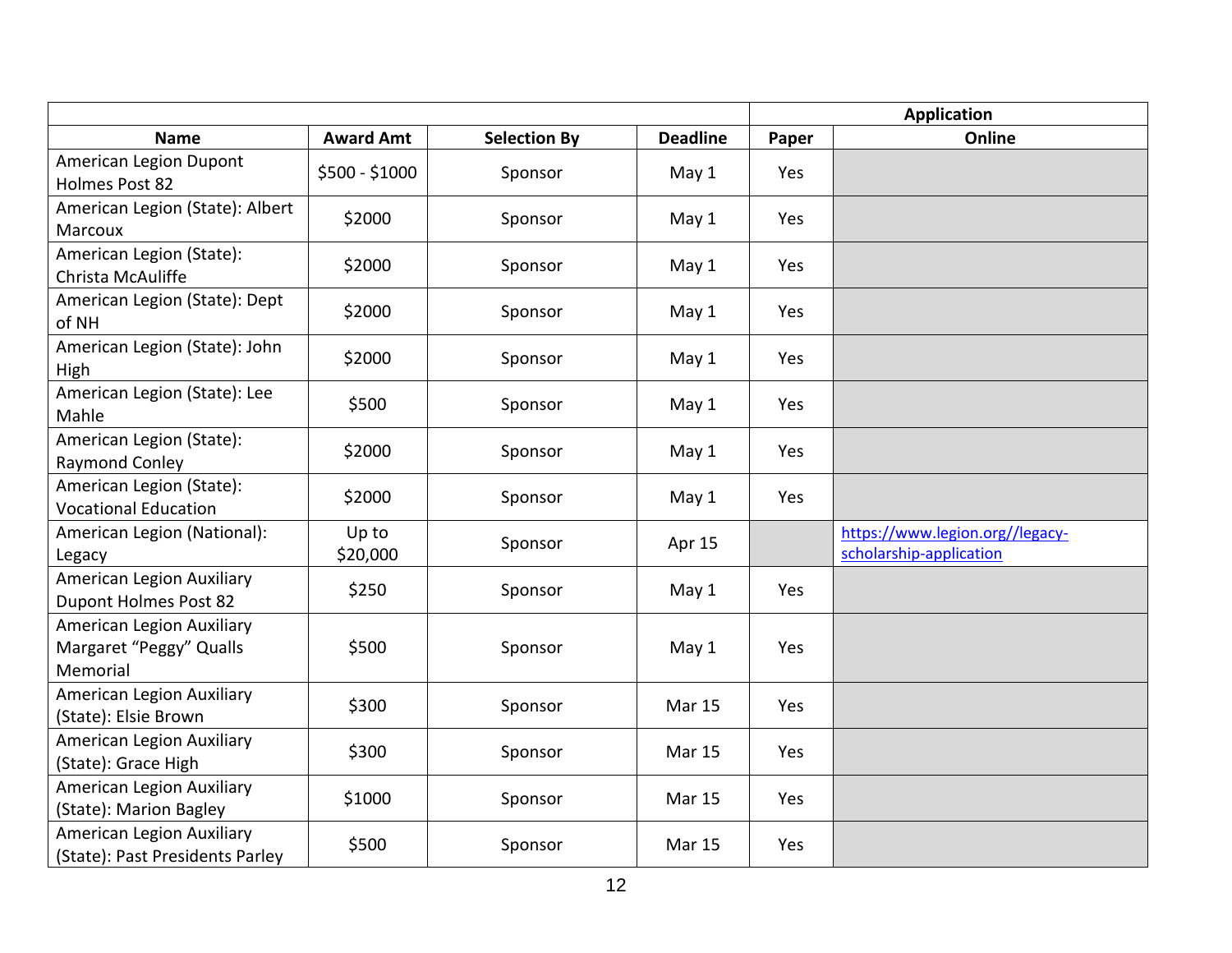|                                                               |                       |                                                 |                      | <b>Application</b> |                                                                                                                                   |
|---------------------------------------------------------------|-----------------------|-------------------------------------------------|----------------------|--------------------|-----------------------------------------------------------------------------------------------------------------------------------|
| <b>Name</b>                                                   | <b>Award Amt</b>      | <b>Selection By</b>                             | <b>Deadline</b>      | Paper              | Online                                                                                                                            |
| American Legion Auxiliary<br>(National): Children of Warriors | \$5000                | Sponsor                                         | Mar 1                | Yes                |                                                                                                                                   |
| American Legion Auxiliary<br>(National): Spirit of Youth      | \$5000                | Sponsor                                         | Mar 1                | Yes.               |                                                                                                                                   |
| American Society of Civil<br>Engineers                        | \$1000                | Sponsor                                         | Apr                  | Yes.               |                                                                                                                                   |
| Androscoggin Valley Fish &<br><b>Game Association</b>         | \$500                 | Sponsor                                         | May                  | Yes.               |                                                                                                                                   |
| Androscoggin Valley Hospital -<br>Mariam Gaynor               | \$3000                | Sponsor                                         | May 1                | Yes.               |                                                                                                                                   |
| Androscoggin Valley Hospital-<br>Mariam Gaynor (Employee)     | \$3000                | Sponsor                                         | May 1                | Yes                |                                                                                                                                   |
| Angela McKenzie Memorial                                      | Up to \$500           | Sponsor                                         | May                  | Yes                |                                                                                                                                   |
| Arnold & Della Hanson                                         | Full cost             | U.N.H.                                          | n/a                  |                    | No application required.                                                                                                          |
| <b>Aspiring Animation Professional</b>                        | \$1000                | Sponsor                                         | June                 |                    | https://www.animationcareerreview.com/<br>animation-career-review-aspiring-<br>animation-professional-scholarship-<br>application |
| Aspiring Fashion Professional                                 | \$1000                | Sponsor                                         | June                 |                    | https://www.fashion-schools.org/aspiring-<br>fashion-professional-scholarship-<br>application                                     |
| <b>AXA Achievement</b>                                        | $$2500 -$<br>\$25,000 | Sponsor                                         | Sept $1 - Dec$<br>15 |                    | https://us.axa.com/axa-foundation/AXA-<br>achievement-scholarship.html                                                            |
| <b>Bart Kamen Memorial First</b>                              | \$10,000              | Sponsor                                         | Feb 1                |                    | https://bartkamenmemorialfirstscholarshi<br>p.submittable.com/submit                                                              |
| Berlin City Auto Group                                        | \$250                 | By Sponsor and/or GMHS<br>Scholarship Committee | May                  |                    | No application required.                                                                                                          |
| <b>Berlin Kiwanis Club</b>                                    | Up to \$1,000         | Sponsor                                         | May                  | Yes                |                                                                                                                                   |
| Berlin Police Dept. Call to Duty<br>Memorial                  | \$500                 | Sponsor                                         | Mar                  | Yes                |                                                                                                                                   |
| Brookfield Renewable Power                                    | \$500                 | <b>GMHS Scholarship</b><br>Committee            | May                  |                    | No application required.                                                                                                          |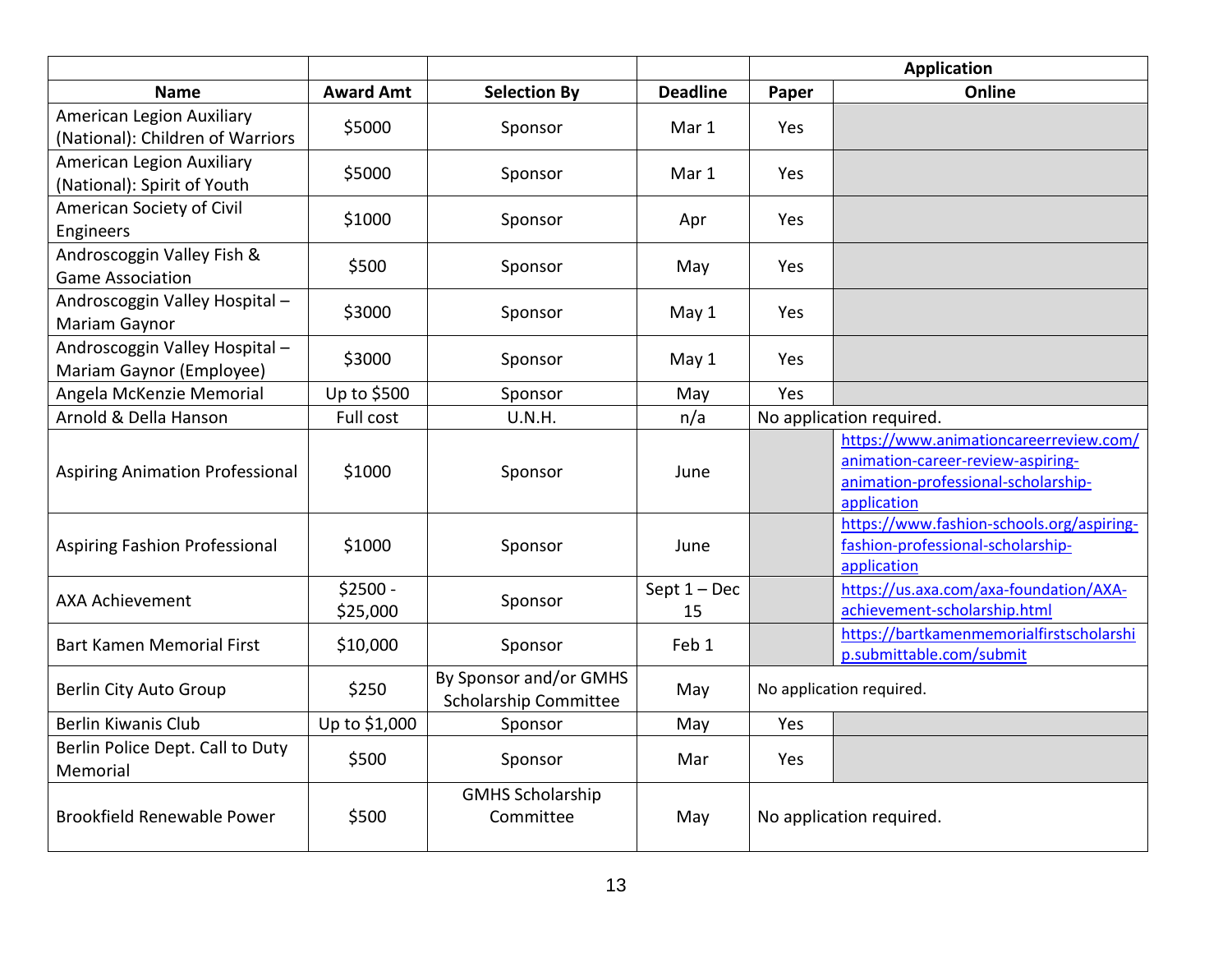|                                       |                         |                                                 |                    |       | <b>Application</b>                                                                                                |
|---------------------------------------|-------------------------|-------------------------------------------------|--------------------|-------|-------------------------------------------------------------------------------------------------------------------|
| <b>Name</b>                           | <b>Award Amt</b>        | <b>Selection By</b>                             | <b>Deadline</b>    | Paper | Online                                                                                                            |
| <b>Burger King</b>                    | Varies                  | Sponsor                                         | Oct 15 - Dec<br>15 |       | https://burgerking.scholarsapply.org/                                                                             |
| Coca-Cola Scholars                    | $$10,000 -$<br>\$20,000 | Sponsor                                         | <b>Oct 31</b>      |       | https://webportalapp.com/sp/login/ccsf                                                                            |
| Console & Associates                  | \$1000                  | Sponsor                                         | June               |       | https://www.myinjuryattorney.com/legal-<br>scholarship/2018-2019/                                                 |
| Coos County Chiefs of Police          | \$500                   | Sponsor                                         | May                | Yes   |                                                                                                                   |
| Coos County Farm Bureau               | \$500                   | Sponsor                                         | April              | Yes   |                                                                                                                   |
| Corine Daniels Bergeron<br>Memorial   | \$500                   | Family                                          | May                | Yes.  |                                                                                                                   |
| <b>Craig Malick Memorial</b>          | \$1000                  | <b>Selection Committee</b>                      | May                |       | No application required.                                                                                          |
| Danny Legendre Memorial               | \$1000                  | <b>GMHS Scholarship</b><br>Committee            | May                | Yes   |                                                                                                                   |
| Delta Kappa Gamma Society             | \$1000                  | Sponsor                                         | Apr                | Yes   |                                                                                                                   |
| Dunkin' Donuts                        | \$2000                  | Sponsor                                         | Apr 15             |       | https://www.dunkindonuts.com/en/about<br>/scholarships                                                            |
| Faith, Hope & Love Foundation         | \$1000                  | Sponsor                                         | Jan                | Yes   |                                                                                                                   |
| Find A Cure                           |                         | Sponsor                                         | May 1              | Yes   |                                                                                                                   |
| <b>Fisher Cats</b>                    | \$2500                  | Sponsor                                         | May 1              |       | http://www.nhscholars.org/scholarship-<br>application/                                                            |
| <b>Fitzgerald: Graduating Seniors</b> | $$2500 -$<br>\$5000     | <b>GMHS Scholarship</b><br>Committee            | Apr                | Yes   |                                                                                                                   |
| Fletcher "Buster" Brush<br>Memorial   | \$1000                  | Sponsor                                         | Apr                | Yes   |                                                                                                                   |
| Fred's Fishing Fund                   | \$3000                  | <b>Selection Committee</b>                      | Apr                | Yes   |                                                                                                                   |
| G.E. Reagan Foundation                | \$10,000                | Sponsor                                         | Jan                |       | https://www.reaganfoundation.org/educa<br>tion/scholarship-programs/ge-reagan-<br>foundation-scholarship-program/ |
| <b>Gorham Booster Club</b>            | \$250                   | <b>GMHS Scholarship</b><br>Committee            | May                |       | No application required.                                                                                          |
| <b>Gorham Fire Department</b>         | \$300                   | By Sponsor and/or GMHS<br>Scholarship Committee | May                |       | No application required.                                                                                          |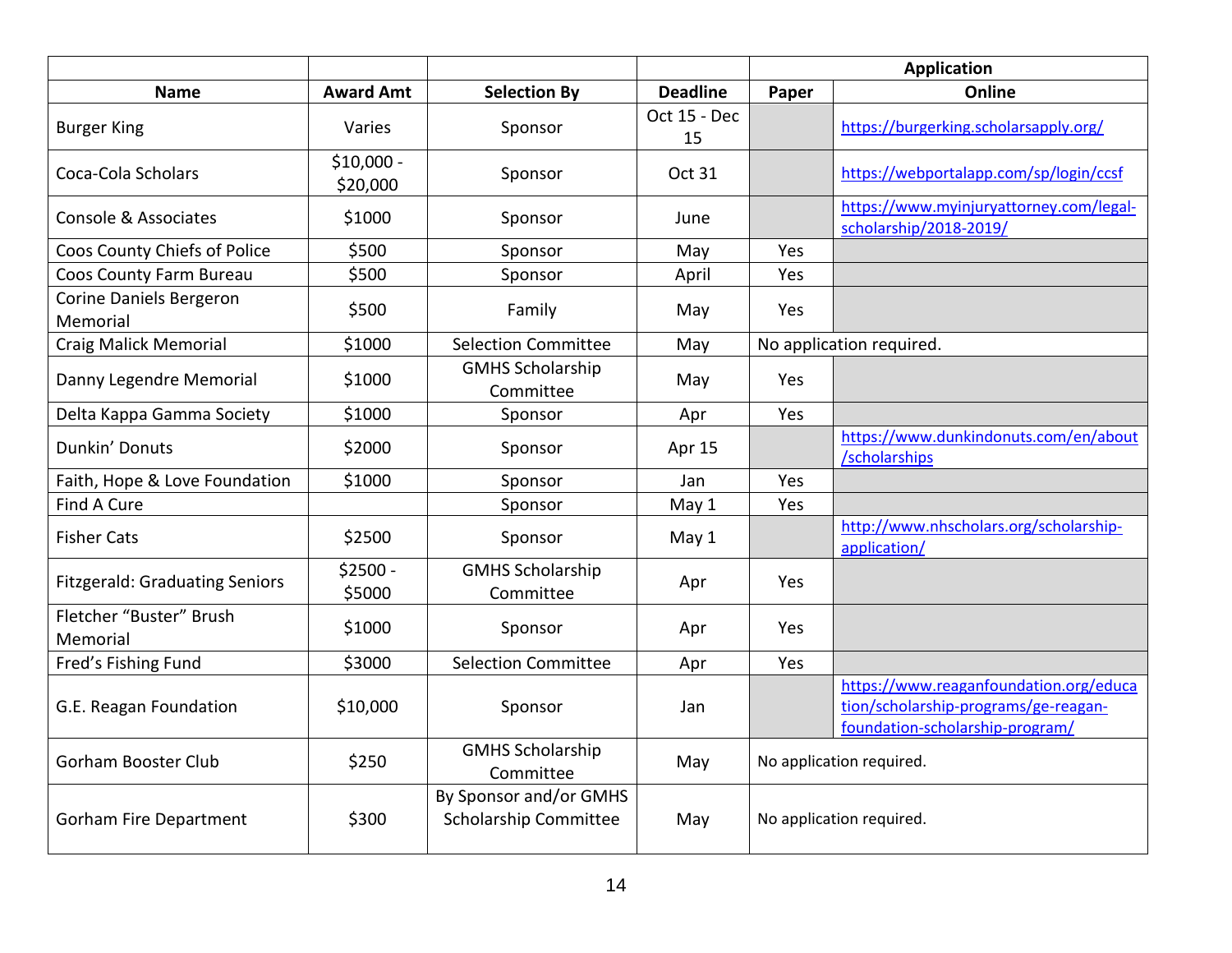|                                                                  |                       |                                                 |                    | <b>Application</b> |                                                                                                        |  |
|------------------------------------------------------------------|-----------------------|-------------------------------------------------|--------------------|--------------------|--------------------------------------------------------------------------------------------------------|--|
| <b>Name</b>                                                      | <b>Award Amt</b>      | <b>Selection By</b>                             | <b>Deadline</b>    | Paper              | Online                                                                                                 |  |
| Gorham High School Alumni<br>Association                         | \$750                 | <b>GMHS Scholarship</b><br>Committee            | May                |                    | No application required.                                                                               |  |
| <b>Gorham Police Association</b>                                 | Up to \$500           | By Sponsor and/or GMHS<br>Scholarship Committee | May                |                    | No application required.                                                                               |  |
| Gorham-Randolph-Shelburne<br>Scholarship Fund (door-to-<br>door) | Varies                | <b>GMHS Scholarship</b><br>Committee            | Oct                | Yes                |                                                                                                        |  |
| G.R.S.S.F.: Trust Scholarships                                   | Varies                | <b>GMHS Scholarship</b><br>Committee            | May                |                    | No application required. Must participate in the<br>Oct. door-to-door drive in order to be considered. |  |
| Gorham-Randolph-Shelburne<br>Teachers' Association               | Up to \$250           | Sponsor                                         | May                |                    | No application required.                                                                               |  |
| <b>Granite State Conference</b>                                  | \$500                 | Sponsor                                         | May 1              | Yes                |                                                                                                        |  |
| Granite State Designers &<br><b>Installers Association</b>       | \$500                 | Sponsor                                         | Apr                | Yes                |                                                                                                        |  |
| H. Edmund Bergeron Technical<br><b>Studies</b>                   | \$1000                | Sponsor                                         | Apr                | Yes                |                                                                                                        |  |
| <b>Horatio Alger Association</b>                                 | $$6000 -$<br>\$25,000 | Sponsor                                         | Sept 1 - Oct<br>25 |                    | https://scholars.horatioalger.org/horatio-<br>alger-scholarship-applications/                          |  |
| <b>Horatio Alger Association</b><br>Career & Technical           | \$2500                | Sponsor                                         | June               |                    | https://scholars.horatioalger.org/horatio-<br>alger-scholarship-applications/                          |  |
| It's My Heart New England<br>C.H.D. Awareness                    | \$1500                | Sponsor                                         | Mar                | Yes                |                                                                                                        |  |
| Jack Kent Cooke Foundation                                       | Up to<br>\$40,000/yr  | Sponsor                                         | Oct 1 - Nov<br>13  |                    | http://www.jkcf.org/scholarship-<br>programs/college-scholarship/                                      |  |
| Jason Carpenter Memorial                                         | \$500                 | Sponsor                                         | May                | Yes                |                                                                                                        |  |
| Jennifer Solar Whalen<br><b>Memorial Music</b>                   | \$2500                | Family                                          | May                | Yes                |                                                                                                        |  |
| John Arsenault Memorial                                          | \$500                 | Family                                          | May                | Yes                |                                                                                                        |  |
| Joseph Small Arts Prize                                          | \$1000                | <b>GMHS Scholarship</b><br>Committee            | May                |                    | No application required.                                                                               |  |
| <b>Knights of Columbus</b>                                       | Up to \$500           | Sponsor                                         | May                |                    | No application required.                                                                               |  |
| League of N.H. Craftsmen                                         | \$1000                | Sponsor                                         | Apr 1              | Yes                |                                                                                                        |  |
| Loeb Educational Grant                                           | \$2500                | Sponsor                                         | Apr 1              | Yes                |                                                                                                        |  |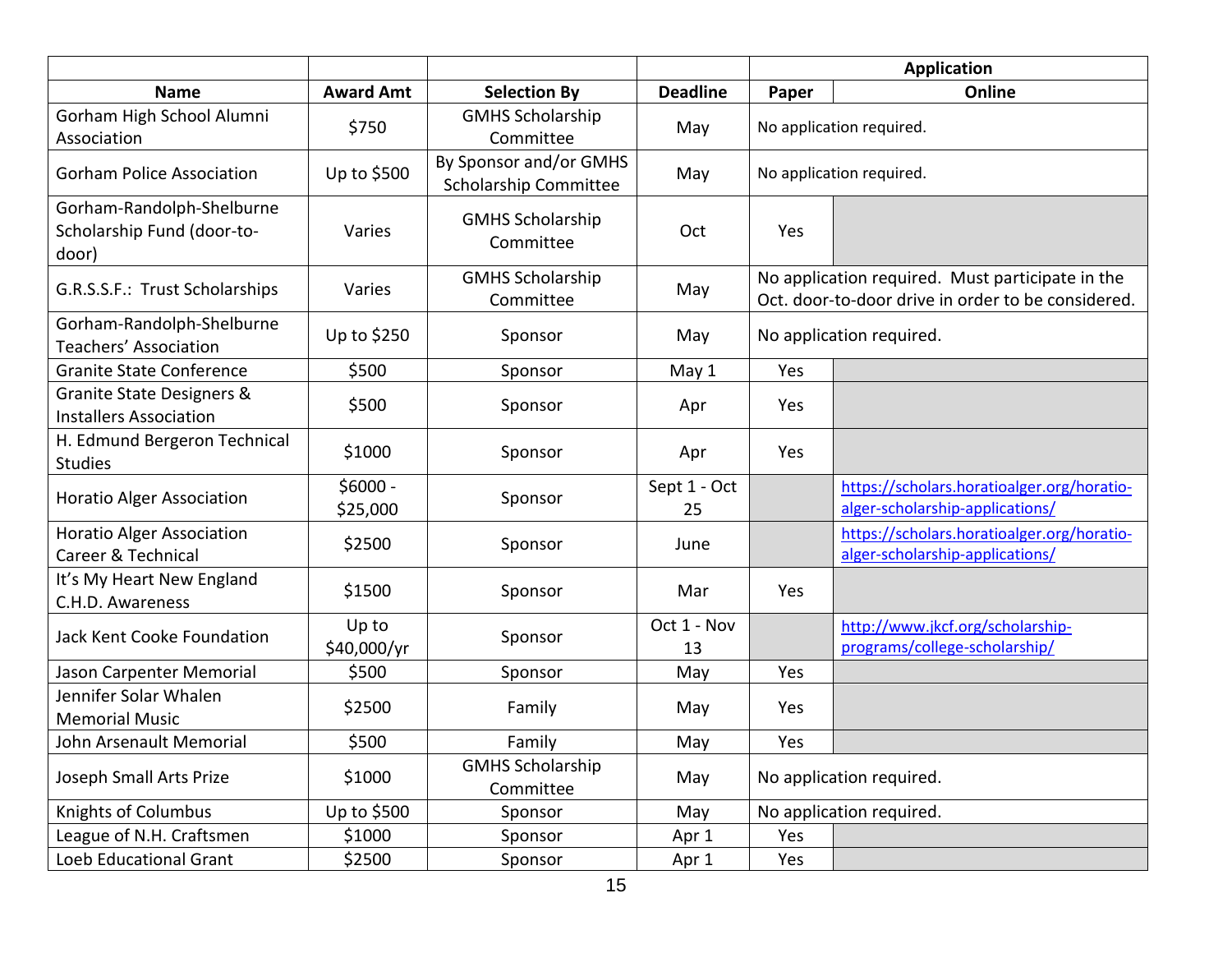|                                                                                                      |                     |                                      |                   | <b>Application</b> |                                                                                                                   |  |
|------------------------------------------------------------------------------------------------------|---------------------|--------------------------------------|-------------------|--------------------|-------------------------------------------------------------------------------------------------------------------|--|
| <b>Name</b>                                                                                          | <b>Award Amt</b>    | <b>Selection By</b>                  | <b>Deadline</b>   | Paper              | Online                                                                                                            |  |
| Lucy M. Edwards Memorial                                                                             | \$500               | Family                               | May               |                    | No application required.                                                                                          |  |
| Manning & Zimmerman                                                                                  | \$1000              | Sponsor                              | May 1             |                    | http://www.manningzimmermanlaw.com/<br>scholarships/                                                              |  |
| Margaret D. & Sumner E.<br><b>Ruggles Memorial</b>                                                   | \$3000              | <b>GMHS Scholarship</b><br>Committee | May               |                    | No application required.                                                                                          |  |
| Marine Corps League                                                                                  | \$500               | Sponsor                              | Apr 15            | Yes                |                                                                                                                   |  |
| <b>Marion Carsley Hennessey</b><br>Memorial                                                          | Up to \$700         | <b>Selection Committee</b>           | May               | Yes                |                                                                                                                   |  |
| Masonic Collegiate Book<br>Allowance                                                                 | \$500               | Sponsor                              | Apr               | Yes                |                                                                                                                   |  |
| Maurice N. Boisselle                                                                                 | \$500               | Sponsor                              | May               | Yes                |                                                                                                                   |  |
| <b>Mensa Foundation</b>                                                                              | Varies              | Sponsor                              | Oct 7 - Jan<br>15 |                    | http://www.mensafoundation.org/what-<br>we-do/scholarships/us-scholarship-<br>process/us-scholarship-application/ |  |
| National Interscholastic Athletic<br><b>Administrators Association</b><br>(N.H.I.A.A.A.)             | $$1500 -$<br>\$2500 | Sponsor                              | Jan               | Yes                |                                                                                                                   |  |
| Neil & Louise Tillotson Fund<br>(NHCF)                                                               | $$2000 -$<br>\$6000 | Sponsor                              | Apr               |                    | http://www.nhcf.org/how-can-we-help-<br>you/apply-for-a-scholarship/                                              |  |
| New England Association of<br>Collegiate Registrars &<br><b>Admissions Officers (NEACRAO)</b>        | \$2000              | Sponsor                              | Mar               |                    | https://neacrao.org/about/scholarship-<br>information/                                                            |  |
| New England Red Sox Service                                                                          | \$1000              | Sponsor                              | Jan               |                    | https://www.redsoxfoundation.org/servic<br>escholarships/                                                         |  |
| New Hampshire Association of<br><b>Broadcasters</b>                                                  | \$2500              | Sponsor                              | Apr               | Yes                |                                                                                                                   |  |
| New Hampshire Association of<br><b>Education Office Professionals</b><br>(NHAEOP) - Julia T. Pingree | Up to \$1000        | Sponsor                              | Mar               | Yes                |                                                                                                                   |  |
| New Hampshire Association of<br>Septage Haulers                                                      | \$500               | Sponsor                              | Mar               | Yes                |                                                                                                                   |  |
| New Hampshire Charitable<br>Foundation (NHCF)                                                        | Varies              | Many                                 | Check<br>website  |                    | https://www.nhcf.org/                                                                                             |  |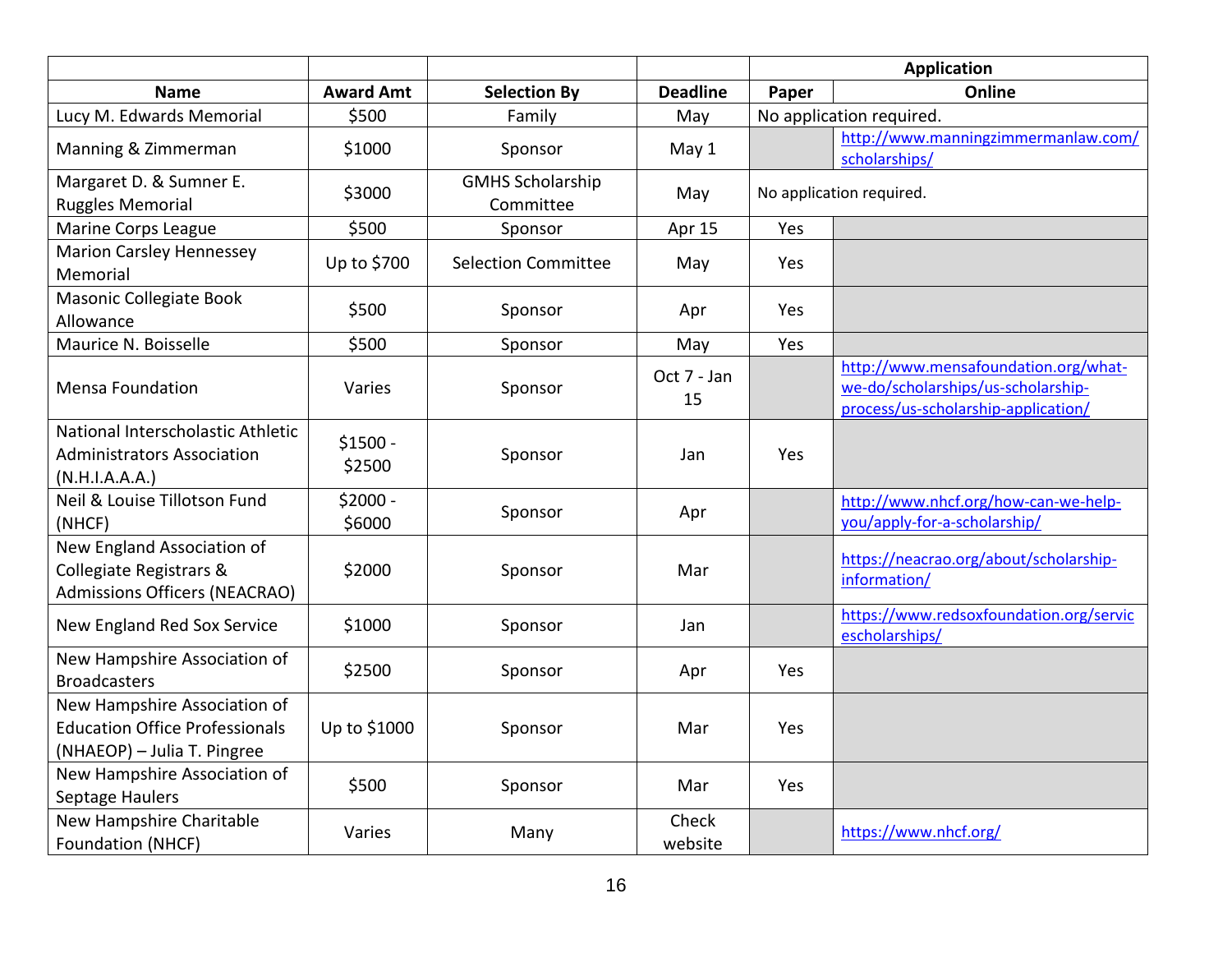|                                          |                  |                              |                 |            | <b>Application</b>                         |
|------------------------------------------|------------------|------------------------------|-----------------|------------|--------------------------------------------|
| <b>Name</b>                              | <b>Award Amt</b> | <b>Selection By</b>          | <b>Deadline</b> | Paper      | Online                                     |
| New Hampshire Gay Men's                  | \$1000           | Sponsor                      | Apr             | <b>Yes</b> |                                            |
| Chorus                                   |                  |                              |                 |            |                                            |
| <b>New Hampshire Housing</b>             | \$500 - \$1500   | Sponsor                      | Apr             | Yes        |                                            |
| Authority                                |                  |                              |                 |            |                                            |
| New Hampshire Land Surveyors             | \$1000           | Sponsor                      | Mar             | Yes        |                                            |
| Foundation                               |                  |                              |                 |            |                                            |
| New Hampshire Road Agents<br>Association | \$1200           | Sponsor                      | Apr             | Yes        |                                            |
| New Hampshire School                     |                  |                              |                 |            |                                            |
| <b>Transportation Association</b>        | \$500            | Sponsor                      | May             | Yes        |                                            |
| New Hampshire Teachers of                |                  |                              |                 |            | http://www.nhmathteachers.org/page-        |
| <b>Mathematics</b>                       | \$1000           | Sponsor                      | May 1           |            | 1733361                                    |
| New Hampshire Water                      |                  |                              |                 |            |                                            |
| <b>Pollution Control Association</b>     | \$1000           | Sponsor                      | Mar             | Yes        |                                            |
| <b>New Outlook Pioneers</b>              | Up to \$2000     | Sponsor                      | Mar             | Yes        |                                            |
| North Country Board of                   | \$250            |                              | Mar             | <b>Yes</b> |                                            |
| Realtors                                 |                  | Sponsor                      |                 |            |                                            |
| Northeast Credit Union:                  |                  |                              |                 |            | https://necu.org/landing-                  |
| <b>Community Champion</b>                | \$2500           | Sponsor                      | Mar 1           |            | pages/scholarships/community-<br>champion/ |
| <b>Northeast Credit Union:</b>           |                  |                              |                 |            | https://necu.org/landing-                  |
| General                                  | \$500 - \$1500   | Sponsor                      | Mar 1           |            | pages/scholarships/necu-scholarships/      |
| Northeast Credit Union: Peter J.         |                  |                              |                 |            | https://necu.org/landing-                  |
| Kavalauskas                              | \$2000           | Sponsor                      | Mar 1           |            | pages/scholarships/pjk-scholarship/        |
| Northeast Credit Union: Roger            |                  |                              |                 |            | https://necu.org/landing-                  |
| G. Marois & Bart M. Dallamura            | \$2000           | Sponsor                      | Mar 1           |            | pages/scholarships/rgm-scholarship/        |
| Northway Bank                            | \$1000/yr        | <b>GMHS Scholarship</b>      |                 | Yes        |                                            |
|                                          |                  | Committee                    | May             |            |                                            |
| Paul T. Doherty Memorial                 | Up to \$7500     | <b>GMHS Scholarship</b>      | May             | Yes        |                                            |
|                                          |                  | Committee                    |                 |            |                                            |
|                                          |                  | By Sponsor and/or GMHS       |                 |            |                                            |
| Paul A. Lacroix Memorial                 | \$1000           | <b>Scholarship Committee</b> | May             | Yes        |                                            |
|                                          |                  |                              |                 |            |                                            |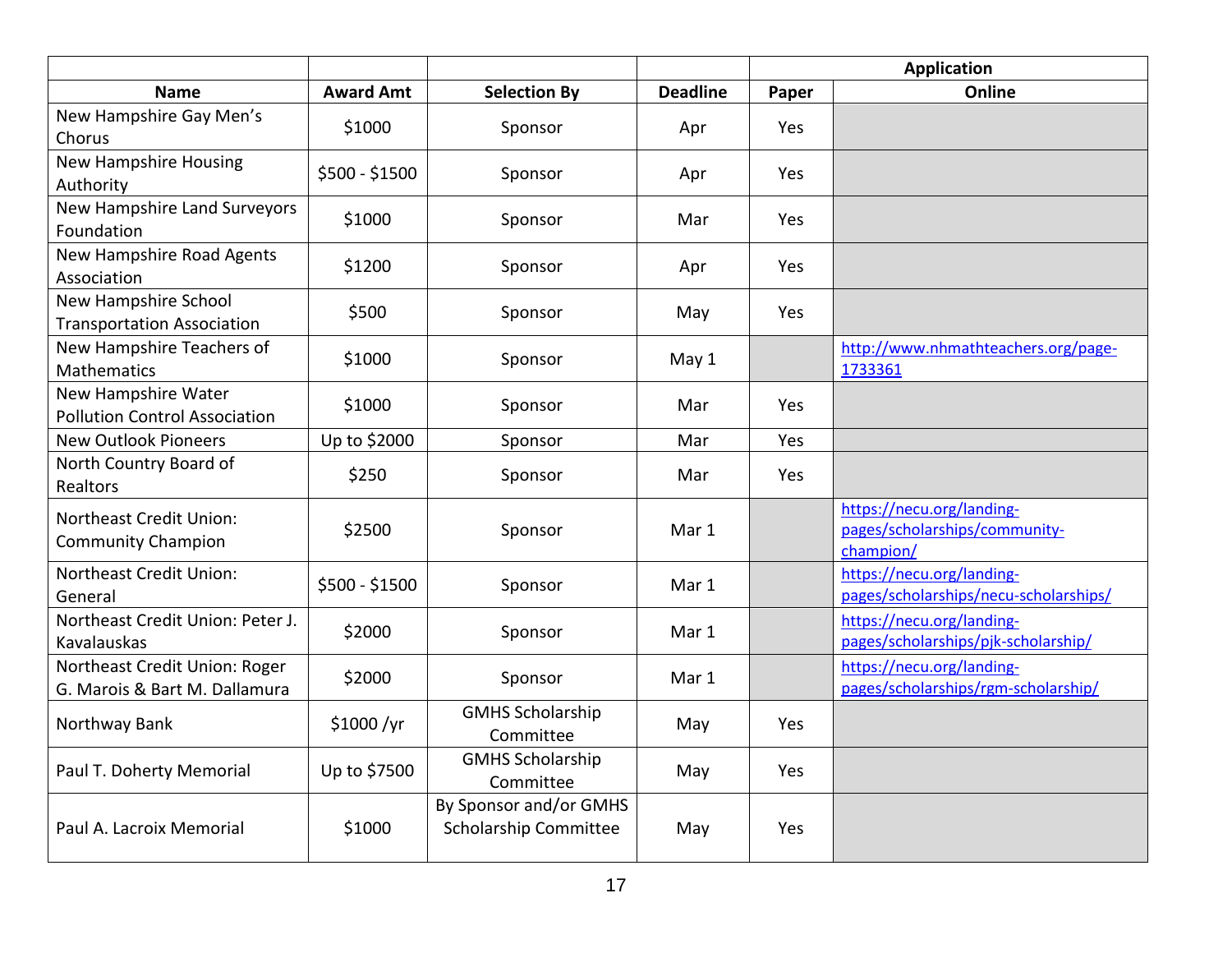|                                                      |                          |                                      |                  | <b>Application</b> |                                                                                                                                                            |  |
|------------------------------------------------------|--------------------------|--------------------------------------|------------------|--------------------|------------------------------------------------------------------------------------------------------------------------------------------------------------|--|
| <b>Name</b>                                          | <b>Award Amt</b>         | <b>Selection By</b>                  | <b>Deadline</b>  | Paper              | Online                                                                                                                                                     |  |
| Plymouth State University -<br>Morgridge Family      | $$3000 -$<br>\$12,000/yr | Sponsor                              | May              |                    | https://campus.plymouth.edu/advanceme<br>nt/development/areas-to-support/annual-<br>scholarships/morgridge-family-<br>opportunity-scholarship-application/ |  |
| <b>Presidential Range Riders</b>                     | Up to \$500              | Sponsor                              | May              |                    | No application required.                                                                                                                                   |  |
| Randolph Foundation                                  | Varies                   | Sponsor                              | May              | Yes                |                                                                                                                                                            |  |
| <b>Reginald Currier Memorial</b>                     | \$500                    | <b>GMHS Scholarship</b><br>Committee | May              |                    | No application required.                                                                                                                                   |  |
| Re/Max Northern Edge Realty                          | \$500                    | Sponsor                              | May 1            | Yes                |                                                                                                                                                            |  |
| Roy B. Newton Community<br>Service                   | \$500                    | Family                               | May              | Yes                |                                                                                                                                                            |  |
| Scholarship America                                  | Varies                   | Many                                 | Check<br>website |                    | https://scholarshipamerica.org/                                                                                                                            |  |
| <b>Scholarship for Military</b><br>Children          | \$2000                   | Sponsor                              | Opens Dec<br>15  |                    | https://www.commissaries.com/our-<br>agency/about-deca/scholarships                                                                                        |  |
| Skrungloo Farm Student Aid                           | \$1000                   | Sponsor                              | Mar 1            | Yes                |                                                                                                                                                            |  |
| Solid Waste Association - N.E.<br>Chapter            | \$1000                   | Sponsor                              | Mar              | Yes                |                                                                                                                                                            |  |
| Sons of the American Legion                          | \$500                    | Sponsor                              | May              |                    | No application required.                                                                                                                                   |  |
| <b>Stephen Phillips Memorial</b>                     | $$3000 -$<br>\$10,000/yr | Sponsor                              | May              |                    | http://phillips-scholarship.org/new-<br>applicants/                                                                                                        |  |
| Susan M. Hunter Correctional                         | \$1500                   | Sponsor                              | Opens Feb 1      |                    | https://www.asca.net/susan-m-hunter-<br>scholarship                                                                                                        |  |
| The Wild Drive Life                                  | \$500                    | Sponsor                              | May              | Yes                |                                                                                                                                                            |  |
| Teresa Denault Roy & Lou<br><b>Addington Nursing</b> | \$1000                   | Sponsor                              | Apr 1            | Yes                |                                                                                                                                                            |  |
| United State J.C.I. Senate<br>Foundation             | \$1000                   | Sponsor                              | Jan              | Yes                |                                                                                                                                                            |  |
| University of N.H.: CEPS                             |                          | Sponsor                              | Mar              |                    | https://ceps.unh.edu/admissions/scholars<br>hips-financial-aid                                                                                             |  |
| University of N.H.: Hamel<br><b>Scholars Program</b> | $$2000 -$<br>\$10,000    | By Invitation (UNH)                  | Jan              |                    | https://www.unh.edu/honors-<br>program/hamel-scholars-program                                                                                              |  |